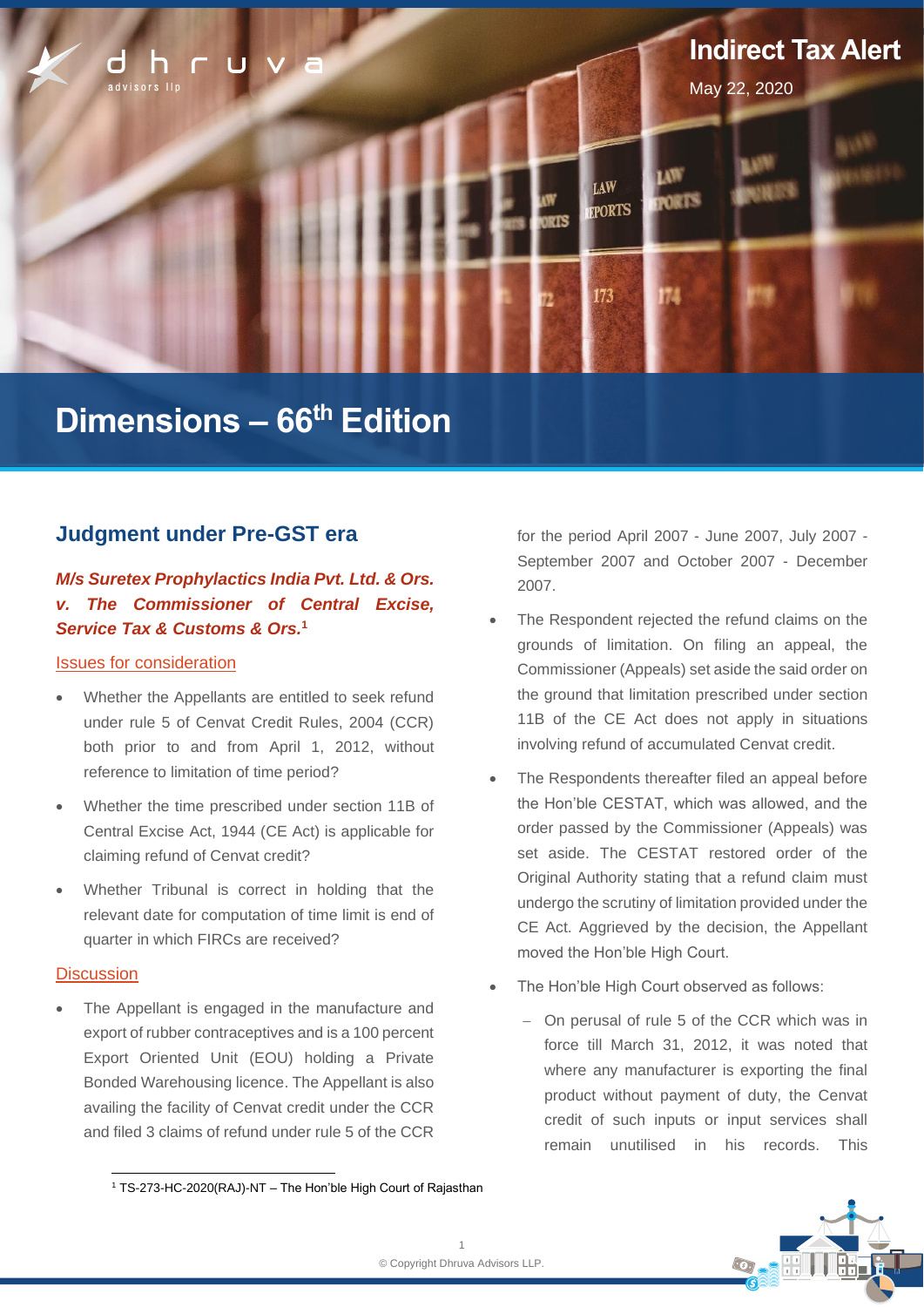accumulated credit can be utilised for payment of excise duty on goods cleared for home consumption or export on payment of duty or payment of service tax on output service. In absence of the ability to utilise the Cenvat credit, the refund of such credit can be claimed subject to fulfilment of conditions.

- Several notifications<sup>2</sup> were issued by the Central Government to amend provisions in respect of refund of unutilized Cenvat credit under Rule 5 of CCR. Clause 6 of the notification dated March 14, 2006 clearly states the period specified in Section 11B of CE Act would squarely be attracted in respect of the claims made for refund of Cenvat credit. The said clause 6 is also mentioned in the subsequent notification issued dated June 18, 2012.
- Reliance was placed upon the judgment pronounced by the Hon'ble Supreme Court in the case of *Union of India & Ors.* v. *Uttam Steel Limited<sup>3</sup>* wherein it was held that limitation period prescribed under section 11B of the CE Act should be strictly applied to refunds claimed under rule 5 of the CCR and its requirements cannot be dispensed with.
- − Further, as per section 83 of the Finance Act 1994, the provisions section 11B of the CE Act shall equally be applicable to claims of refund filed by service providers.
- − Perusing the notification dated March 14, 2006 the Court observed that the time limit must be computed from the last date of the last month of the quarter which would be the relevant date for examining the validity of the claim within the limitation prescribed under section 11B of the CE Act.

### **Judament**

The limitation period prescribed under section 11B of CE Act is applicable to refund claim of unutilised Cenvat credit under rule 5 of CCR.

The relevant date for computation of the time limit for applications filed for claiming refund under rule 5 of CCR shall be the end of the quarter in which FIRCs are received.

### **Dhruva Comments:**

Interpretation of the term 'relevant date' is a vital element in understanding applicability of a levy, period of limitation for raising demands, entitlement to refund etc.

The decision upholds the correct interpretation of law and the time-limit for claiming refund would be governed by the provisions of section 11B of CE Act.

### **Judgment under GST era**

## *M/s Shree Motors v. The Union of India & Ors.***<sup>4</sup>**

### Issue for consideration

Whether the Petitioner is entitled to avail transitional credit after the expiry of specified time period even though Form GST Tran-1 was not submitted?

### **Discussion**

- The Petitioner filed a Writ Petition on failure in submission of Form GST Tran-1 (the Form) due to various system errors and technical glitches on the common portal which resulted in denial of transitional credit on goods held in stock on the appointed date i.e. July 1, 2017.
- Rule 117 of CGST Rules, 2017 provides a time limit of 90 days from the appointed date for carrying forward the credit of eligible duties available to the assessee on the day immediately preceding the appointed date. The said period was further extended by 90 days.
- However, the Petitioner was unable to submit the Form within the specified time period due to technical glitches on the common portal. Thereafter, the Petitioner approached the GST authorities with

 $2$  Notification no. 5/2006 – CE (NT) dated March 14, 2006, notification no. 27/2012 – CE (NT) dated June 18, 2012 and notification no. 14/2016 – CE (NT) dated March 1, 2016 3 (2015) 13 SCC 209



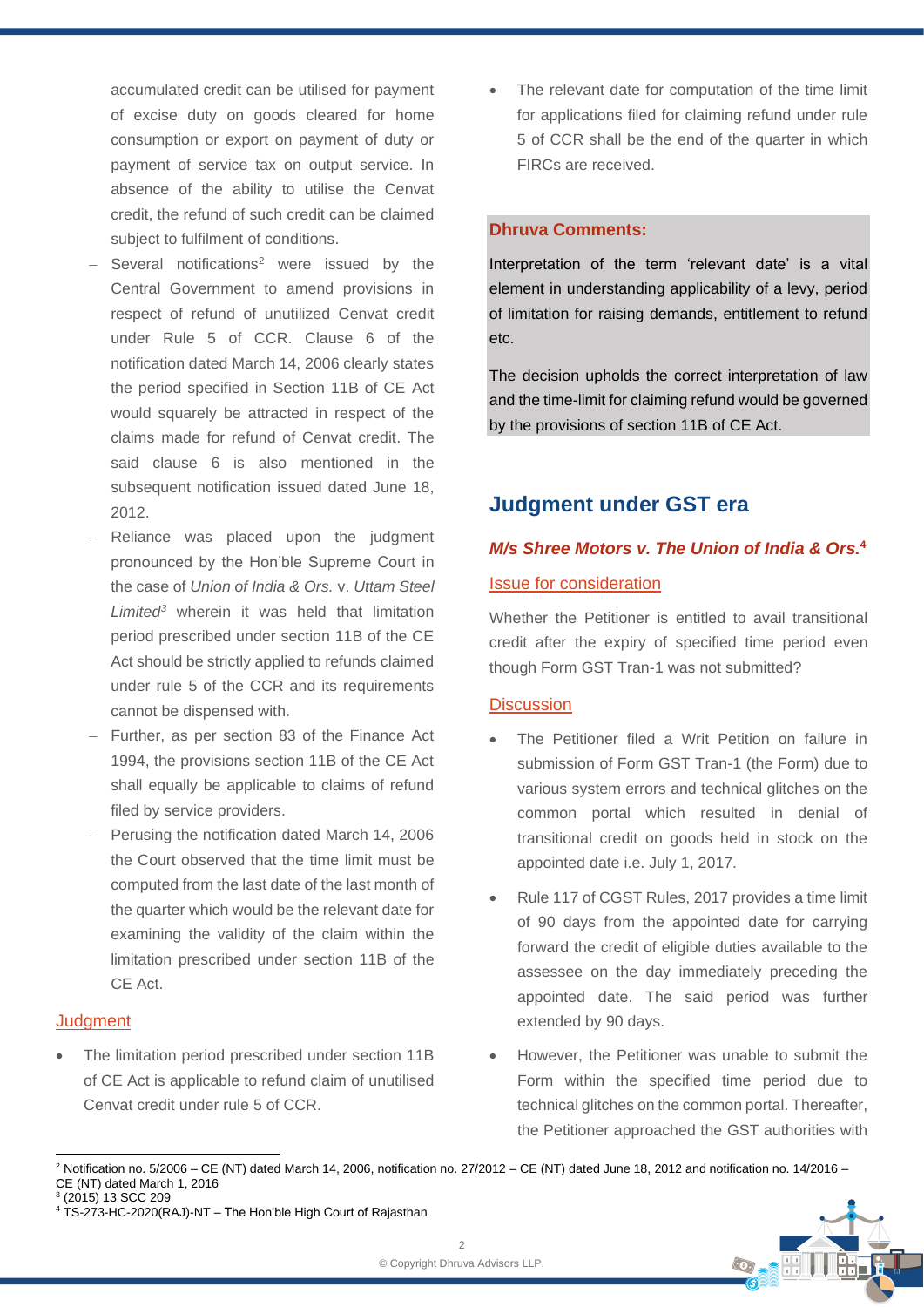a request to allow manual submission of the Form, but the said request was not taken up by the authorities.

- The Petitioner had previously assailed validity of rule 117 of CGST Rules, 2017, which was declared intra vires by the Hon'ble High Court and issue pertaining to technical glitches was referred to Single Judge for adjudication. The learned Single Judge, following the decision in the case of *Jodhpur Truck Pvt. Ltd.* v. *Union of India & Ors.<sup>5</sup>* , issued directions as under:
	- − Petitioner should file a detailed representation before the GST Council as per rule 117(1A) of CGST Rules, 2017;
	- − GST Council should dispose of the representation timely with a speaking order.
- The representation filed by the Petitioner was disposed of by the GST Council stating that Petitioner's case falls in category 'B-1' i.e. cases where the tax payer received the error – *'As per GST system log, there are no evidence of error or submissions/filing of Tran-1*. In such an event, the Petitioner was directed to reverse the transitional credit taken along with applicable interest.
- Aggrieved, the Petitioner filed a Writ Petition before the Hon'ble High Court of Rajasthan. After perusing the facts of the case, Hon'ble High Court observed the following:
	- − The Petitioner was permitted to submit the Form online along with sufficient evidence that they had tried to upload the Form prior to December 27, 2017 and such an attempt had failed on account of technical glitches on the common portal. Further, the Petitioners were also required to submit a certificate / recommendation issued by the GST Council for allowing the submission of the Form.
	- − A review of the representation submitted revealed that except for claiming of credit no material was submitted to prove that the Petitioner failed to upload the Form on the common portal due to technical glitches and

such an attempt was made within the prescribed period.

- − Relying on GST Council's communication dated December 12, 2019, the Court noted that this case was referred to the IT Grievance Redressal Committee and it was decided that it fell within the ambit of 'B-1' category.
- − It was held that the Petitioner was not entitled to any relief due to failure in submission of any evidence of error or submission / filing of the Form.
- − Placing reliance on the judgment pronounced by the Hon'ble Supreme Court in the case of *Osram Surya (P) Ltd.* v. *Commissioner Central Excise, Indore<sup>6</sup>* this Court noted that by providing the time limit for filing the Form, the vested rights of Petitioner has not been taken away. What has been restricted is the time within which a person should enforce such a right.
- − The Court also observed that on maintenance / upholding of constitutional validity of rule 117 of the CGST Rules, 2017 which prescribes the limitation period, the plea pertaining to denial of vested right on account of the Petitioner's failure to submit the Form cannot be countenanced.
- − The Court also distinguished the reliance place by the Petitioner on various judgments since none of the cases involved specific directions issued to place material on record with regard to the technical glitches and attempt for submission of the Form.

### **Judament**

The Hon'ble High Court dismissed the Writ Petition filed by the Petitioner for allowing the availment of transitional credit.

#### **Dhruva Comments:**

The judgment passed in this case is contrary to the decision in the case of *Brand Equity Treaties Limited* v.



<sup>5</sup> S.B.C.W.P. No. 15221/2019 dated November 1, 2019 <sup>6</sup> 2002 (9) SCC 20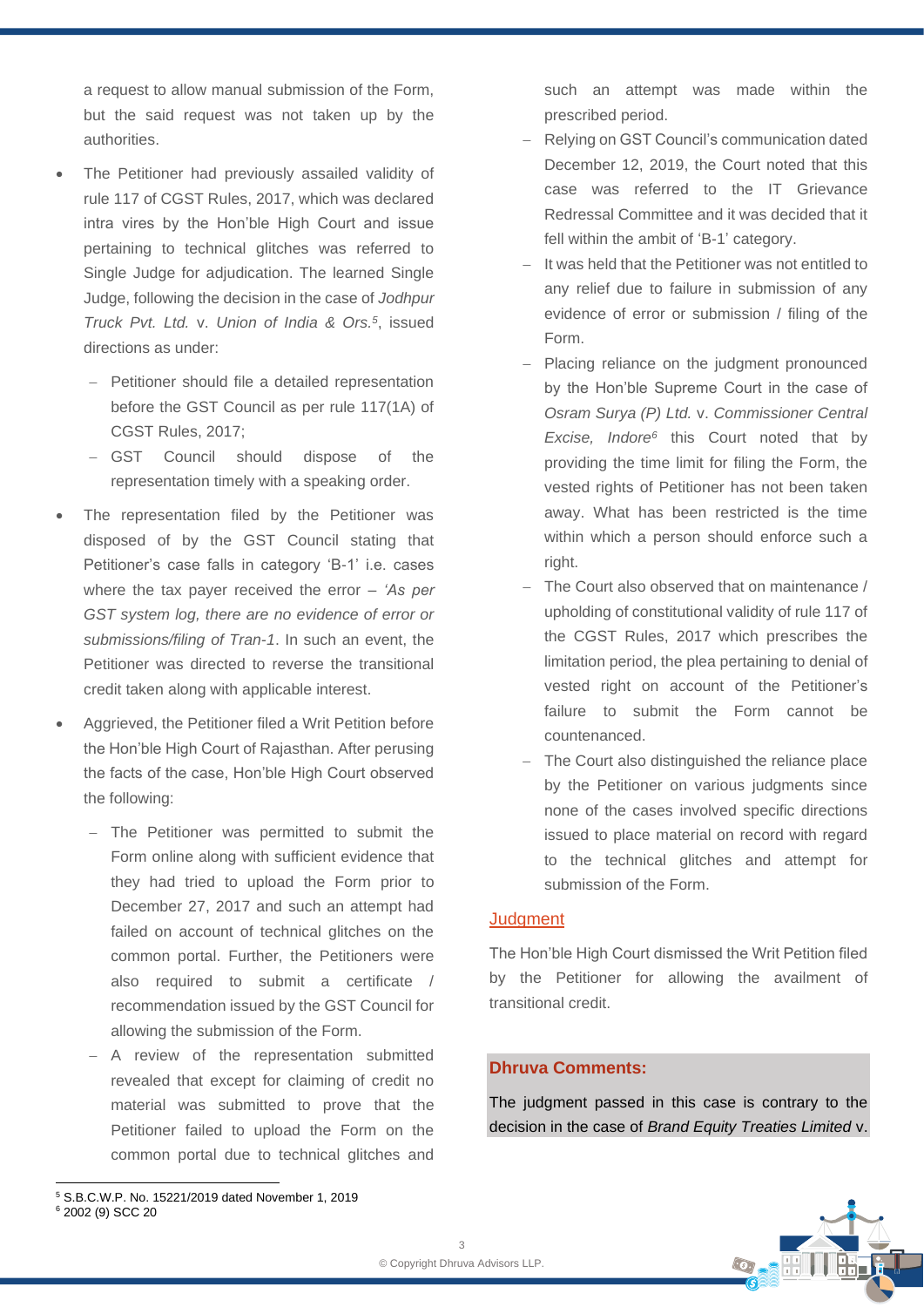*Union of India<sup>7</sup>* wherein it was held that period of 90 days for claiming transitional credit is directory and accordingly, the period of limitation of 3 years prescribed under the Limitation Act, 1963 would apply. Hence, all the taxpayers who were previously unable to file the Form GST Tran-1 can do so by June 30, 2020.

Considering various divergent rulings, the matter would soon reach the Apex Court for the final verdict.

### **Clarifications by Ministry of Commerce and Industry, Department of Commerce (SEZ section)**

*Important operational issues pertaining to Special Economic Zones (SEZs) / Export Oriented Units (EOUs) during the prevailing lockdown for COVID-19<sup>8</sup>*

- The Department of Commerce had taken up certain important operational issues raised by the stakeholders across SEZs / EOUs during the prevailing lockdown for COVID-19 with the Directorate General of Export Promotion (DGEP), Department of Revenue.
- The details of issues raised by the stakeholders and the replies received from DGEP are summarized below:
- **A) Issues requiring immediate action:**

Immediate refund of GST input tax credit (ITC) to DTA suppliers of SEZ units:

- − Immediate refunds should be granted to DTA suppliers of SEZ units. There were cases where the refunds were pending for more than six months.
- − List of such refund cases pending for more than six months should be submitted to DGEP along with details like name of DTA supplier, GSTIN, invoice details etc. so that concerned field formations can be informed for necessary actions.

#### Extension of e-way bill:

- − The timelines fixed for e-way bills should be extended due to the restrictions on movement of goods due to lockdown.
- − The validity period of e-way bills expiring during the period March 20, 2020 to April 15, 2020 has been extended till April 30, 2020 vide notification no. 35/2020-Central Tax dated April 3, 2020.

*[This has been further extended to May 31, 2020]*

### Release of export / import shipments from ports:

- − Various measures are being taken by CBIC like 24x7 Customs functioning, single window helpdesk on the CBIC website, etc for facilitating Customs clearance amidst the COVID-19 crisis, waiver of late fee for delay in filing Bills of Entry vide notification no. 27/2017- Customs (N.T.) dated March 31, 2017 and temporarily dispensing with submission of bonds, vide circular no. 17/2020-Customs dated April 3, 2020. Various measures are also being taken by the zonal offices for clearances of shipments.
- − Specific instances of such export / import shipment issues not yet resolved may be informed to the nodal officer of that Customs Zone / Formation for its redressal.

### **B) General Policy Issues:**

### GST on foreign currency charges

- − In order to promote exports and to avoid cash flows for exporters, GST on foreign currency charges may be reduced / eliminated.
- − A proposal in this respect has been forwarded to JS (TRU-I) for examination.

### Ab-initio exemption from payment of GST by EOUs

− Imports by EOUs have been exempted from payment of IGST till March 31, 2021<sup>9</sup> . Further, for domestic procurements such supplies have been declared as deemed exports under



<sup>8</sup> No. K-43022/7/2020-SEZ (3145523) dated May 15, 2020

<sup>7</sup> W.P.(C) 11040/2018.

<sup>9</sup> Notification no. 16/2020-Customs dated March 24, 2020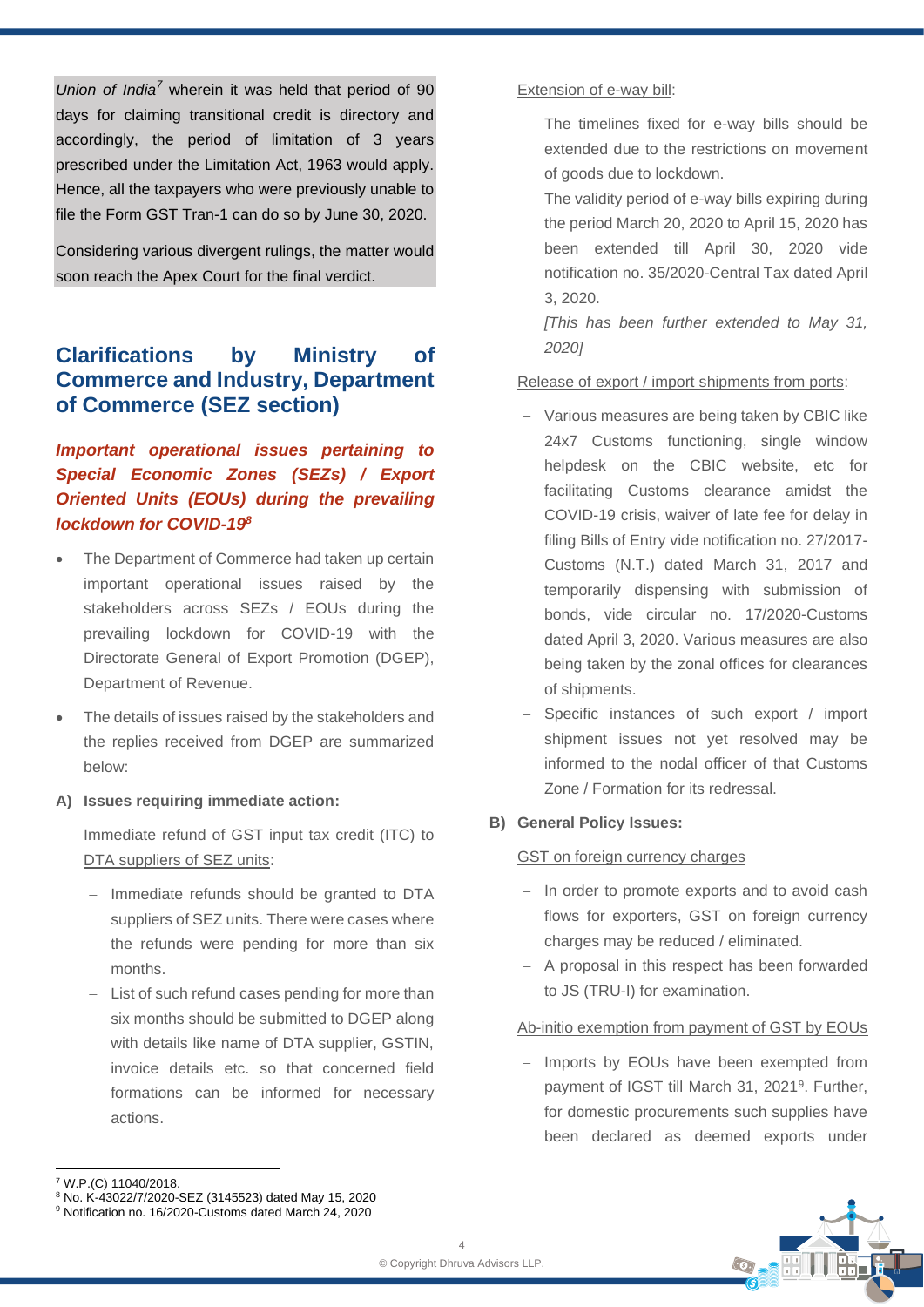section 147 of the CGST Act, 2017 and the receiver or supplier can claim the refund.

− The process for refund of ITC has also been made online w.e.f. September 26, 2019. The process is quite hassle free, online, and quick, hence there appears no requirement of granting ab-initio exemption from payment of GST on domestic procurement by EOUs.

### Elimination of physical submission of documents for custom clearances

- − There is no requirement for submission of physical documents at the time of import / export of goods by units / developers in SEZ or their representatives due to integration of Customs EDI (ICES) with SEZ Online system.
- − Manual procedure of endorsing / validation of actions by officers both at the end of SEZ and Customs port in workflow involving of import / export has been automated by this integration thereby dispensing with the requirement of submitting various documents at the port of import / export.
- − Specific instances may be provided so that concerned field formations can be informed for further actions.

Eliminate requirement of obtaining transhipment permission for movement of import cargo from port area of SEZ units in case of port based SEZs like Mundra

- − Transhipment procedure for movement of goods from gateway port to SEZ is provided under SEZ Rules.
- − As per the SEZ Rules, the fifth copy of the registered or assessed Bill of Entry (BOE) filed by an importer in SEZ will be submitted to Customs officer at the port of import and is itself treated as permission for transfer of goods to SEZ. No separate documents or transhipment bond is required to be filed, and the transhipment permission is stamped on the fifth copy of the BOE.
- − The transhipment procedure already being much simplified, there is no requirement of doing away with transhipment permission for

movement of import cargo from port area of SEZ units in case of port based SEZs like Mundra for its uniformity across all SEZs.

### Permission to return diamonds to DTA without payment of customs duty due to loss of business

− As per section 30 of the SEZ Act, customs duty is chargeable on supply of any goods from SEZ to DTA. SEZ law does not extend any exclusion from payment of customs duty on such clearance from SEZ to DTA.

### Issues related to Free Trade and Warehousing Zones (FTWZ)

− FTWZ units primarily provide warehousing services and other allied services like labelling, packing, repacking, etc. to their foreign supplier in FTWZ. The goods are owned by the foreign supplier and the unit in FTWZ only holds such goods on behalf of such foreign supplier. The place of supply of such services should be the place where such services are performed i.e. India, therefore GST is levied at the rate of 18%, irrespective of the recipient of service being outside India.

However, in international practice taxes are not levied on such services rendered to foreign clients in FTWZ located in Dubai, Singapore, China, etc. Accordingly, additional inputs should be provided as far as international practices are concerned so that the matter can be further examined by CBIC.

− As per rule 24(2) read with rule 24(3) of the SEZ Rules, 2006, a DTA supplier who supplies goods to FTWZ is entitled to duty drawback subject to the payment being made from foreign currency account of the unit.

The requirement of making the payment from forex account of unit in FTWZ to the DTA supplier does not seem to be feasible, since goods in FTWZ are held on behalf of foreign supplier and therefore, the payments are made directly in forex by the foreign supplier to the DTA and not by the FTWZ unit. Accordingly, a separate proposal in this regard should be sent for examination to CBIC.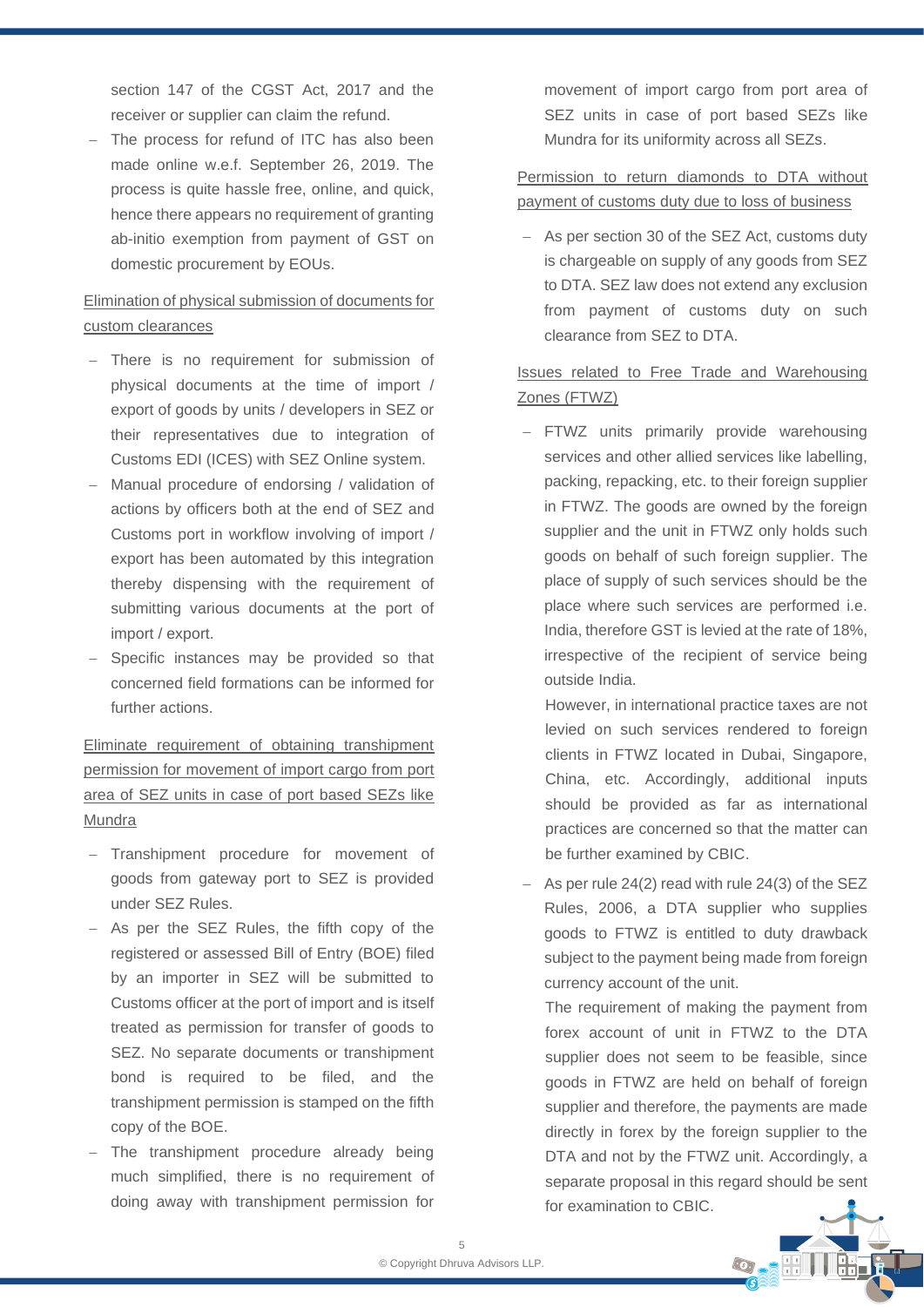− A proposal to file a consolidated BOE by a unit in FTWZ against goods imported by domestic consumers through e-commerce platforms is under examination.